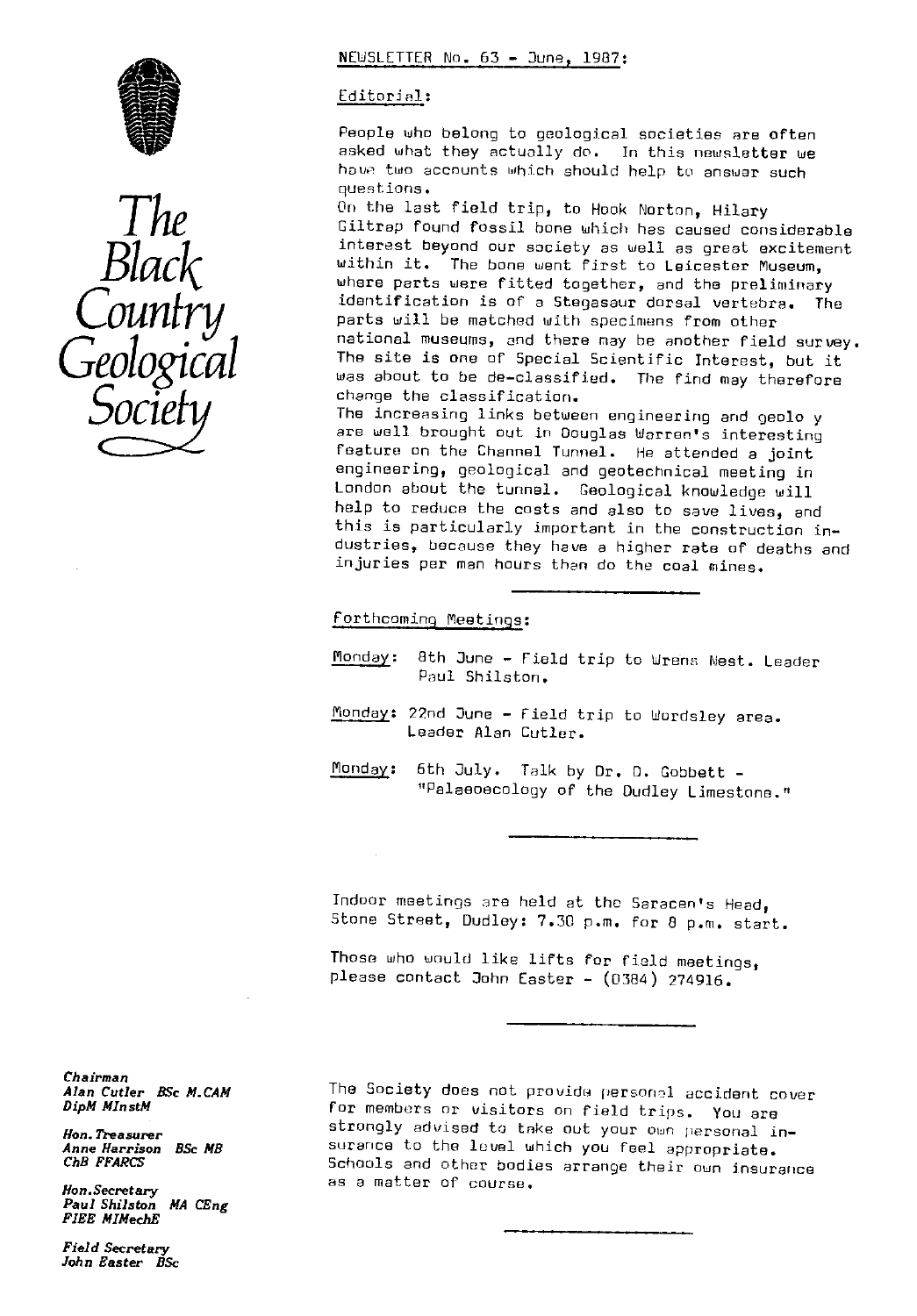#### Programme 1987 :

Monday 8th June: Field trip to Wrens Nest. Leader Paul Shilston. Meet in car park of King Arthur pub at 7 p.m. Junction of Priory Road and Birmingham New Road.

Monday 22nd June: Field trip to Wordsley area. Leader Alan Cutler. To see the geology and natural history of the area. Meet 7 p.m. at White Swan pub, 3rierly Hill Rd., Wordsley, opposite Swan Lane.

Monday 6th July: "Palaeoecology of the Dudley Limestone", talk by Dr. Derek Gobbett. This is particularly about Silurian reefs, and he will use material from Birmingham University.

Monday 14th September. "Accretionary processes in the Formation of the Barbados Reef". Talk by Professor Westbrook of Birmingham University. This will include sedimentary processes near deep ocean trenches.

Sunday 11th October: "New Sites in the Malvern Hills". Leader Dr. D. Bullard. Joint field trip with Shropshire Geological Society.

Monday 16th November: "Geology and Philately". Talk by Dr. R.Bradshaw of Bristol University.

Monday\_ 7th *December :* "Greenland *Geology - Roots* of an Old lblcano". Talk by Dr. Andrew Chambers of Birmingham University.

# "Green Rock in the Black Country" Talk by Colin Knipe 9th Feb., 1907:

Many of us know Colin as the senior partner of Johnson, Poole and Bloomer. Not all of us know that some years ago he took a very active part in the formation of the Institution of Geologists and was later their chairman. Igneous intrustions were called green rock by miners - hence the title. The green olivine dolerite weathers to a rusty brown. We were

given a resume.of the intrusive columnar jointed dolerite of the Rowley Hills and elsewhere in the Black Country and Colin's own conclusions that there were fairly continuous sheets of dolerite underground. Radio-isotope datings indicated Carboniferous and Lower Permian periods. In the Rowley Hills area the dolerite merged with the coal seams. Old newspaper cuttings and sections showed where coal had been rendered useless. Thus the dolerite was<br>highly mobile when liguid. It had

highly mobile when liquid. opened out the strata like fingers inserted in the pages of a book. Powke Hill has a dimple or blister of dolerite, and Colin thinks that there were other similar blisters in the Black Country. *The* dolerite seems to have worked from south to north. In Wednesfield it was from 30 to 50 metres thick.

The talk was followed by many questions, and Colin answered them all easily and to our enjoyment.

Douglas Warren :

# Field Meeting to Hook Norton: Leader Brian Boneham. 12th April, 1987:

This field meeting visited an area south and west of Banbury, to see exposures of the Lies and ©olite of the Jurassic. The 9CGS has not had a Jurassic field meeting for several years, so we were looking forward to this one. The first site was Alkerton Quarry

(386428) in the Middle Lies. The quarry is being actively worked for iron ore, and good exposures of the Marlstone Rock were seen. The ore contains some 6% iron in the form of chamosite, and as it also includes limestone, it is particularly suitable for steelmaking. At this time there was a shallow marine environment, and several horizons in the quarry produced oysters, ammonites (Pleuroceras), as well as death assemblages of brachiopods. The second site, Horley Nature Reserve (415432) was in the same horizon of Marlstone Rock, but some 20 feet higher in the sequence. These had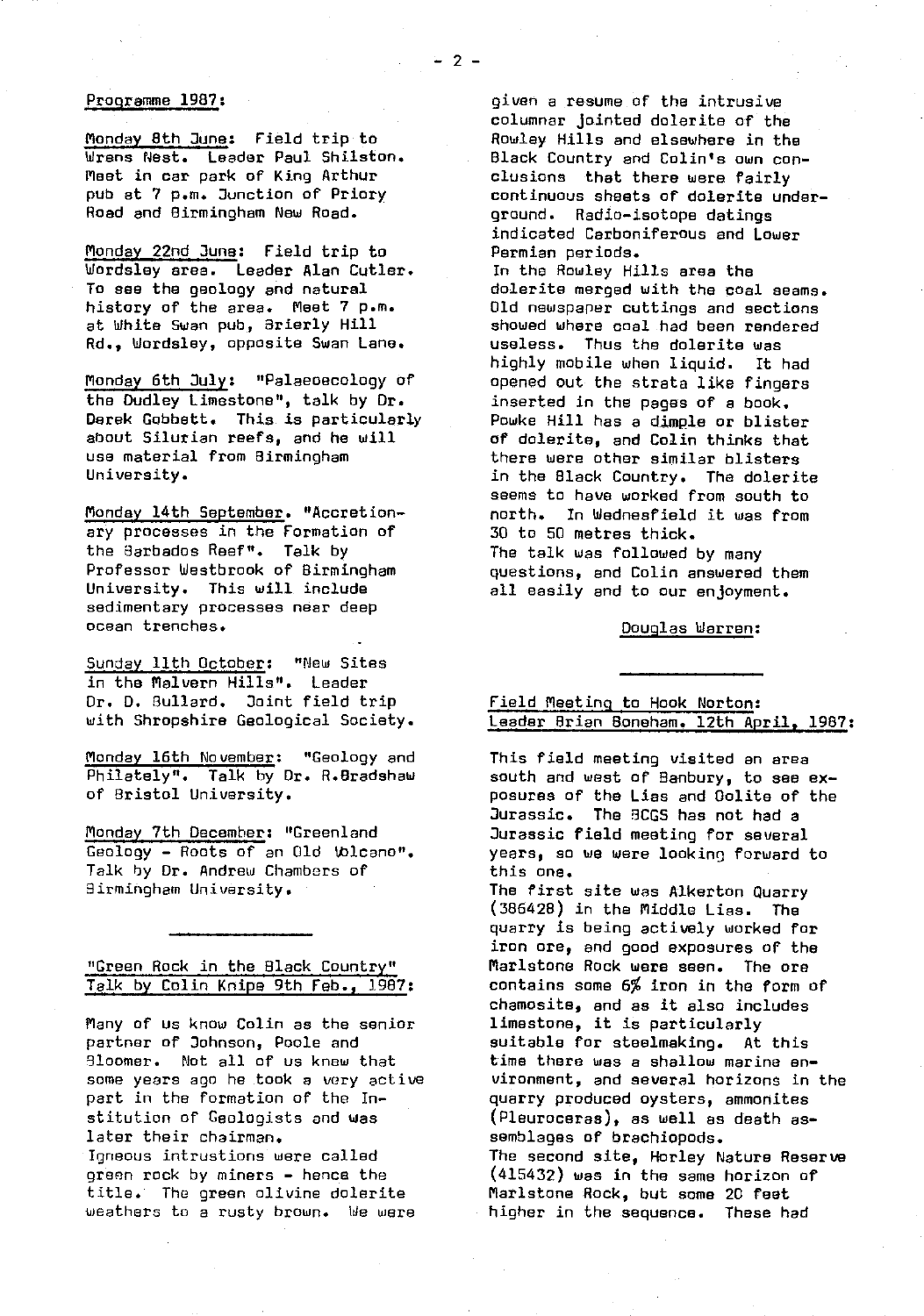also been ironstone quarries but are now derelict. The environment was also mostly shallow marine, with lagoons and pools, but at the railway cutting the strata were more. }blocky' and less sandy due to deposition in deeper water. At the next quarry we were higher up the Jurassic sequence, in the Bethonian of the Great Dolite Series. One of the horizons yielded oyster remains and Hilary found the bone mentioned in the editorial. The final site in Hook Norton railway cutting (359322) showed Upper Liss Clay with limestones above. Fragmented fossils were found in the limestones, but also of interest was the landslip which had blocked, and finally closed, the railway. The clay, with limestones above, was dipping to the west, across the line of the railway. This caused the unstable east bank to the cutting, and there had been several serious landslips before the line was finally abandoned. During the whole of the day we had glorious sunshine, and this completed a very interesting day in a new area.

The Channel Tunnel : An engineering, geological and technical overview. 10th Feb.,1987:

This was the title of a joint meeting of the Engineering Group of the Geological Society with the British Geotechnical Society and the British Tunneling Society. There was a good mix of geologists and civil engineers present, and 40 people were unable to gain access to the lecture room at Burlington House: There were six speakers.

1. Introduction - Organisation of Eurotunnel and Transmanche-link . C. D. Kirkland, Technical Director Eurotunnel, Chairman Dritish Tunnelling Society, Vice-President International Tunnelling Association. This will be the longest sea crossing in the world. There will be three tunnels, one each way for trains, with cross over tunnels. Between these tunnels will be a pilot

tunnel linked at 370 metre intervals with the train tunnels. The pilot tunnel will contain many of the services. The trains will carry coaches, cars, heavy goods vehicles and vans.

The financial and civil engineering administrative framework was described. The total cost of the scheme including rolling stock, as at January 1986 was estimated at £4,780 million with a seven year contract and a start by the U.K. late this year. The French have started work on a new shaft. About 200 people were doing design work. 7,000 soundings have been made, 3,000 samples have been taken, and 52 documents already exist on the geological considerations alone. The succession is:-

|            | Upper and Middle Chalk. |       |
|------------|-------------------------|-------|
|            | White and Grey Chalk    | Lower |
| Chalk Marl |                         | Chalk |
| Gault Clay |                         |       |

2. Technical Aspects of the History of The Tunnel. G. West, Transport and Road Research Laboratory.

An illustrated description was given of tunnels prepared by:-

Albert Mathieu 1802.

Thome de Gounard 1867. In 1882 the Brunton and Beaumont English Tunnelling, machine was built. In 1881 a scheme on a route similar to that of the present proposed, was started. A total of  $2\frac{3}{4}$  miles of tunnel were driven from France and England. 3y then it was realised that in abrasion between metal and rock, the metal comes off worse. This abrasion can be minimised by using a rolling cutter, and thus by pressure you burst the rock open. It was also accepted that the tunnelling machine must be as stiff as possible to avoid the loss of energy by elastic compression. This machine proceeded at 4 feet per hour. A practical difficulty in those days was the provision of power, and the opening of the Faulkes electric railway in Brighton during 1883 gave an impetence to tunnelling machine development.

The Whitaker Tunnelling machine originated in World War One. It was designed to tunnel under enemy lines and blow them up from below. It was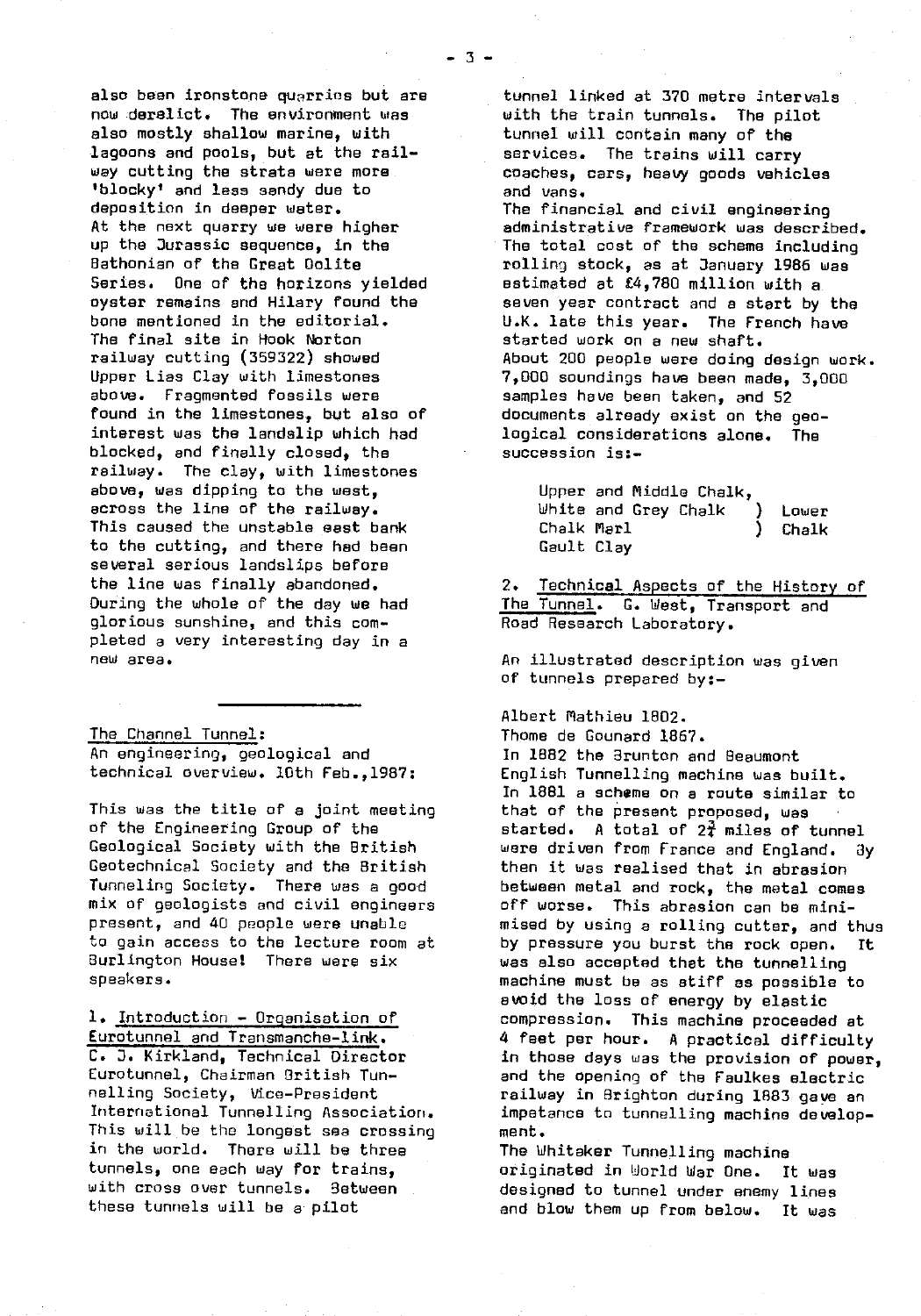powered by a 120 h.p. electric motor, and proceeded at 9 feet per hour. An improved model was produced in 1922.

In 1975 at the Shakespeare Cliffs a 17.8 feet diameter Priestley Tunnelling machine started work *with* picks and discs. A Robin Tunnelling machine on the French side was not used. The *TRRL have* done tests of picks and discs. The progress made was slightly less with discs.(Optimum machine design could vary with the strata involved). Sir Alan Muir Wood, the special guest invited to participate, pointed out that it was the late H.J.B. Harding, a former president of the 'Civils' who was the real sponsor of the tunnel. He worked hard at the project between 1958 and 1964 and it was in 1964 that there was a conflict between private and government finance. He also pointed out that cooling by compressed air was of great use in tunnelling work.

3. The Ceo1cy of the Route.

Professor M. B. Hart, Head of Department of Geological Sciences, Plymouth Polytechnic. The Gault Clay was overconsolidated. The Lower Chalk has a very complicated lithology. Below the surface it can be cut with a knife, but if it dries out it can be very hard.

From 1964-5 a micropalaeontological investigation was undertaken to obtain knowledge of the Lower Chalk. 125 million foraminifera 0.1. to 0.5mm. across were picked up by sable brush and stuck on slides! 600 different species were found. The biostratigraphy of the Lower Chalk was determined using the foraminifera evidence. The middle Chalk was nodular and very hard. 120 boreholes were driven at 1.25km intervals, 26,000 samples were looked at and the rate and flow of currents at the time of deposition were determined.

A whole series of major unconformities were found, and the line of the tunnel was moved to avoid areas of unconformity as far as possible

Sir Alan Muir pointed out that in the 1958-59 period no money was available for sampling. Geophysics however provided some useful information.

(The second half will be in the next issue).

#### Douglas Warren:

Medway Gem and Mineral Fair - 20th June at Hempstead Valley Shopping Centre (Savacentre) M2 Motorway, Junction  $4.$  10a.m. - 6 p.m. Admission 40 pence. Information R. W. Thomas, telephone Medway 31052. Field trips to three sites on 21st June:-

- 1. Warden Point Sheppey Eocene, London Clay - shark, fruit, molluscs.
- 2. Copt Point, Folkstone, Gault Clay ammonites, bellemnites, crabs, molluscs.
- 3. Abbot's Cliff, Folkstone Upper Cretaceous Chalk - ammonites, bivalves, brachiopods.

The fair itself sounds very interesting and well organised, and includes displays by 25 dealers. Ample parking.

University of Sheffield, Division of Continuing Education, 85 Wilkinson St., Sheffield 510 2G0. 5th-7th June:. Mineralisation of South Pennine Orefield - Derbyshire. 3rd-5th July: Mineralisation of North Pennine Orefield. 11th-13th Sept: Geology around Appleby .

North Staffs Group of Geologists' Association. Sec., A. Fleming, 1 Teenhurst Close, Stoke-on-Trent, STil 4LN. Tel. 722443.

- 1. 19th July. Tidesweil. Field trip to Lower Carboniferous, and demonstration of field-work techniques.
- 2. 27th Sept. Field trip to Tissington, Lead by Dr. N. Aitkenhead of 9ritish Geological Survey, about the new Ashbaurne map 124.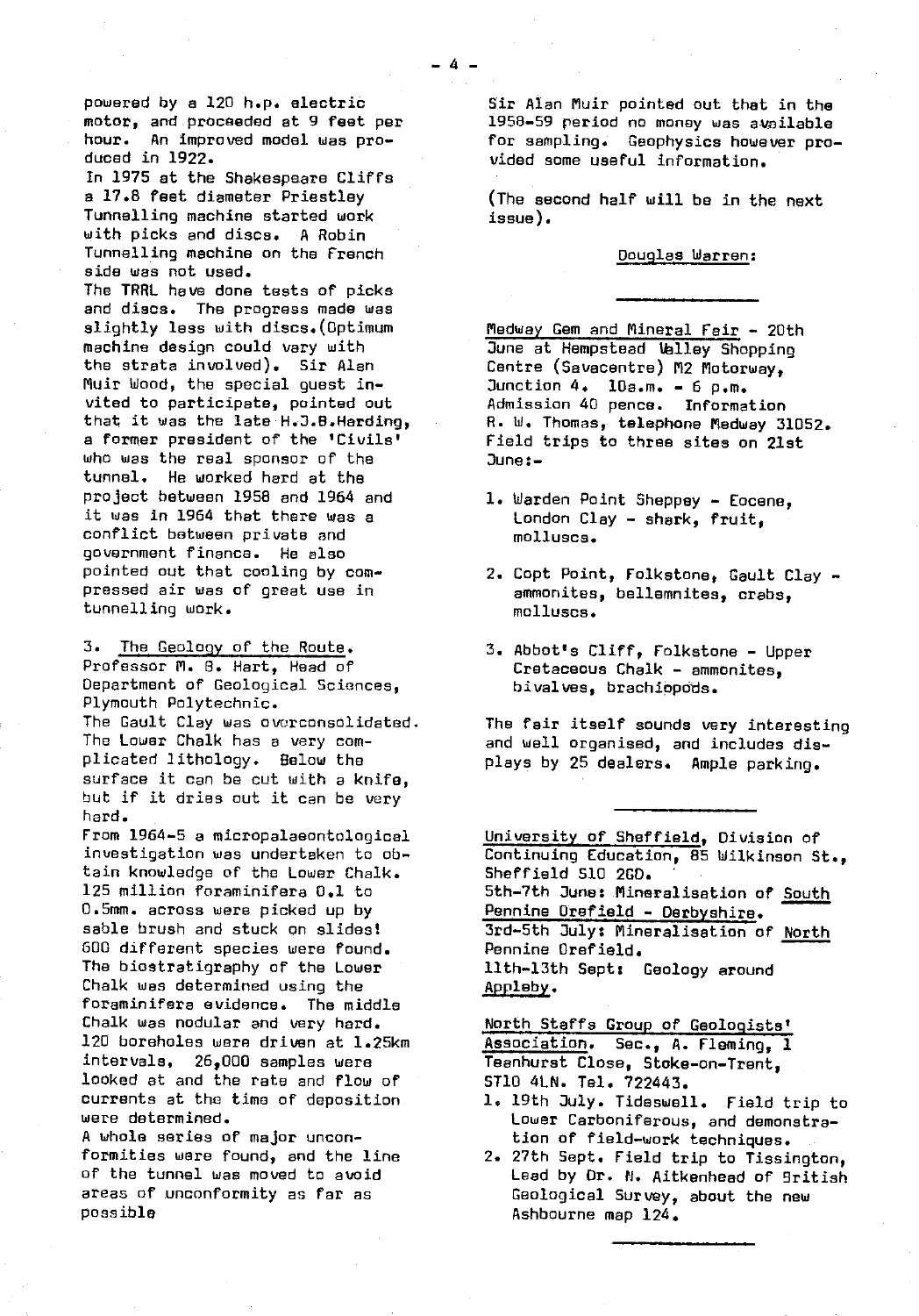A fascinating and detailed programme has been received, covering many *pages and every possible* topic, (for viewing please ask Paul Shilston) and there are field trips in Alaska and the Rockies and Cascade mountains as far south as California and to the Mid-West, and Appalacians. Anyone organising a field trip to the field trips will be expected to write it up for the **rest of usli**

Field Secretary :

John Easter, 27 Fairlawn Drive, Kingswinford, West Midlands, DY 9PE. — (0384) 274916.

Hon. Secretary :

Paul Shilston, 16 St. Nicolas Gardens, Kings Norton, Birmingham 838 STW. 021 459 3603.

# Editor:

Sheila Pitts, 17 The Pear Orchard, Northway Farm, Tewkesbury, Glos. 0L20 ORG.

From the Papers :

# **Science report** Mapping the molter centre of the Earth **By Keith Hindley**

Seismologists have uncovered evidence of structural detail in the previously poorly. defined region of the Earth's metallic core. It has come from studing the way in which the velocity. of shock waves from major earth-quakes changes as the vibrations echo through the globe.

Computer analysis of 20 years of seismic records by two sepa-rate groups has produced images of slices through the Earth showing far more detail than anyone has seen before. They are similar to the CAT-scan tomography slices taken :routinely to show the internal detail of a patient's body for medical'

diagnosis. Dr Kenneth C Creager and Professor Thomas H. Jordan, of the Massachusetts Institute of Technology. believe they have found regions of diffrent com-position and temperature Close to the boundary between the outer molten core and the overlying rocky mantle. They, call the structures "continents' since they appear to float on the. metallic sea of the molten core in Just the way that the. surface continents float on the molten mantle

These-formations must be far less rigid.than continental plates such as Africa or Asia but their size and shape appears to be controlled by the flow of matenals. at the core-mantle boundary There is no obvious relationship between the two forms of conti-nent but the two could be linked by heat flow from deep. within the earth.

Dr Andrea **Mprelli** and Dr Adam M. ,Dziewonski, of Har-vard University,' have reached similar conclusions, but they<br>argue that their results are best represented by anomalies inside the metallic cote itself. They think the structures' may be<br>circulating currents set up<br>within' the liquid core as it cools and adds to a growing solid below.

These ` preliminary results were announced recently at a :.meeting of the American Geo-physical Union but they.provide a first tantalising glimpse of a<br>region which powers much of whKj7ical, region which powers much of<br>the world's geological processes.<br>• Currents in the liquid core<br>generate the Earth's magnetic

field -and, provide heat for the mantle